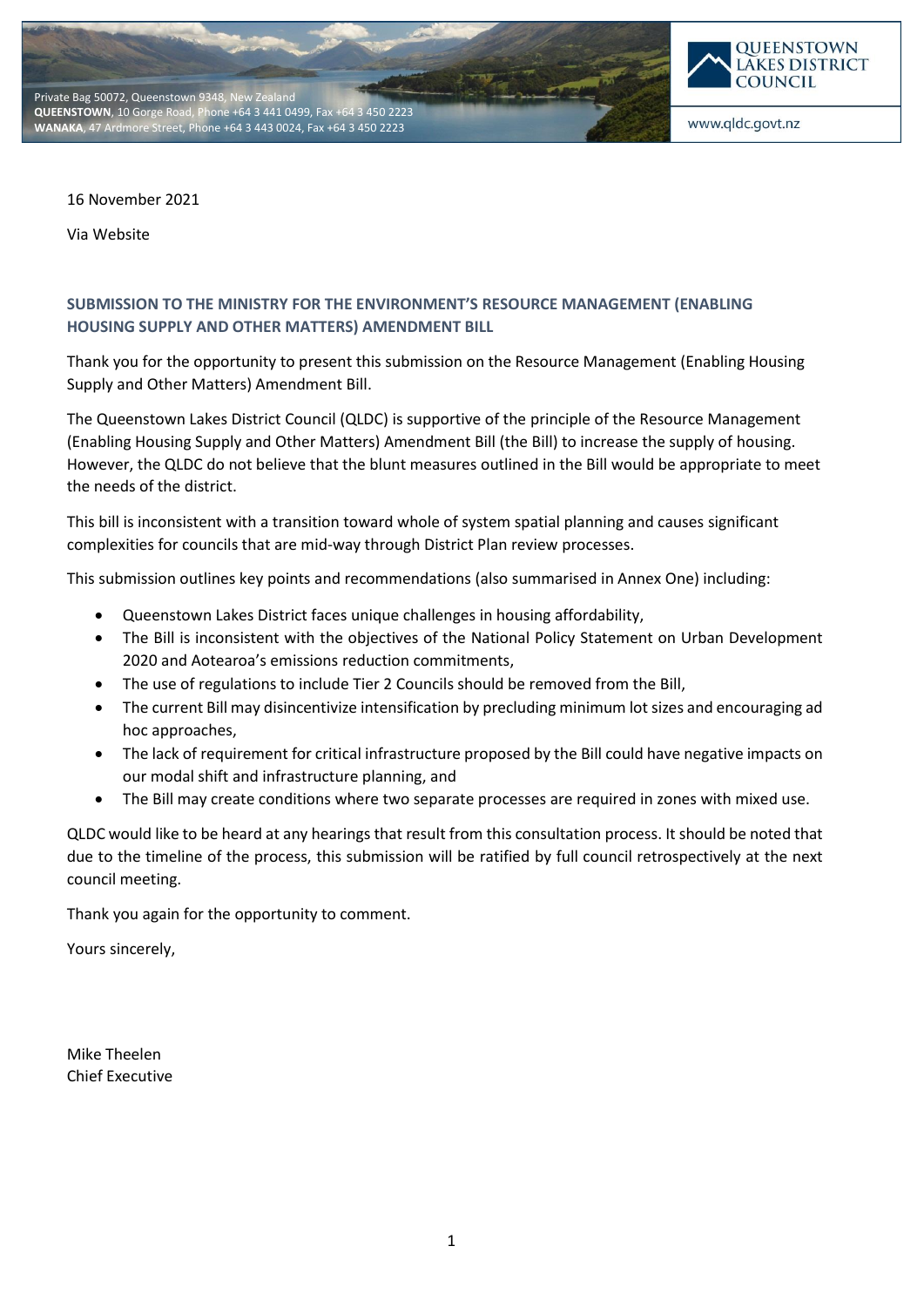### **1.0 Context of the Bill in relation to QLDC**

Housing affordability is a significant issue in the Queenstown Lakes District, where the housing affordability index is at 10.3, compared to a national average of 7.8<sup>1</sup>. In 2020, 48.5% of household income was spent servicing mortgage payments. The rental market has become somewhat more affordable since the pandemic, but this is likely to be a temporary response to lower visitation numbers. In 2019, residential tenants were paying nearly 24% of their income to landlords, compared with a national average of 20%.

QLDC has undertaken a number of measures in recent years to improve housing affordability in the district. The solution for this district requires a greater level of nuance than simply increasing supply. The lifestyle and environmental appeal of the district has created a market that continues to rise even as supply increases. For a number of years, QLDC has issued some of the highest numbers of building consents in the country, yet the average house price in the district is currently nearly \$1.4m<sup>2</sup>.

The district was one of few places that effectively created Special Housing Areas under the terms of the Housing Accord, securing greater density, a range of housing typologies and ensuring a fixed contribution to the Queenstown Lakes Community Housing Trust, a Community Housing Provider. QLDC is now seeking to extend its approach to Inclusionary Zoning within the District Plan, which if successful, could set an important and progressive precedent for the development community.

QLDC recently entered into a formal partnership with government to develop an holistic Spatial Plan for the district. This has involved the development of a detailed plan to grow well (Whaiora), identifying priority areas for growth, transport, community facilities, infrastructure, and economic development. Emissions reduction, sustainability, resilience, and community wellbeing underpin all aspects of the Spatial Plan, through to 2050. A key commitment within the partnership is to develop a Housing Strategy and Implementation Plan.

QLDC is supportive of the principle of the Resource Management (Enabling Housing Supply and Other Matters) Amendment Bill to increase the supply of housing but does not believe that the blunt measures outlined in the Bill would be appropriate to meet the needs of the district.

This bill is inconsistent with a transition toward whole of system spatial planning and causes significant complexities for councils that are mid-way through District Plan review processes.

#### **Significant Matters**

# **2.0 The Bill is inconsistent with the objectives of the National Policy Statement on Urban Development 2020 and Aotearoa's emissions reduction commitments**

This amendment bill is counter to the National Policy Statement on Urban Development 2020 (NPS-UD) in which councils are required to align its infrastructure planning with its zoning to achieve well-functioning urban environments.

Sprawling medium density housing enabled by the Bill may not align with existing or planned public transport routes, resulting in the creation of denser communities on urban edges that are reliant on private transport to access all key services. This will result in more congestion on our roads. Through the spatial

<sup>1</sup> https://ecoprofile.infometrics.co.nz/queenstown-lakes%2bdistrict/StandardOfLiving/Housing\_Affordability

<sup>2</sup> https://ecoprofile.infometrics.co.nz/queenstown-lakes%2bdistrict/StandardOfLiving/House\_Prices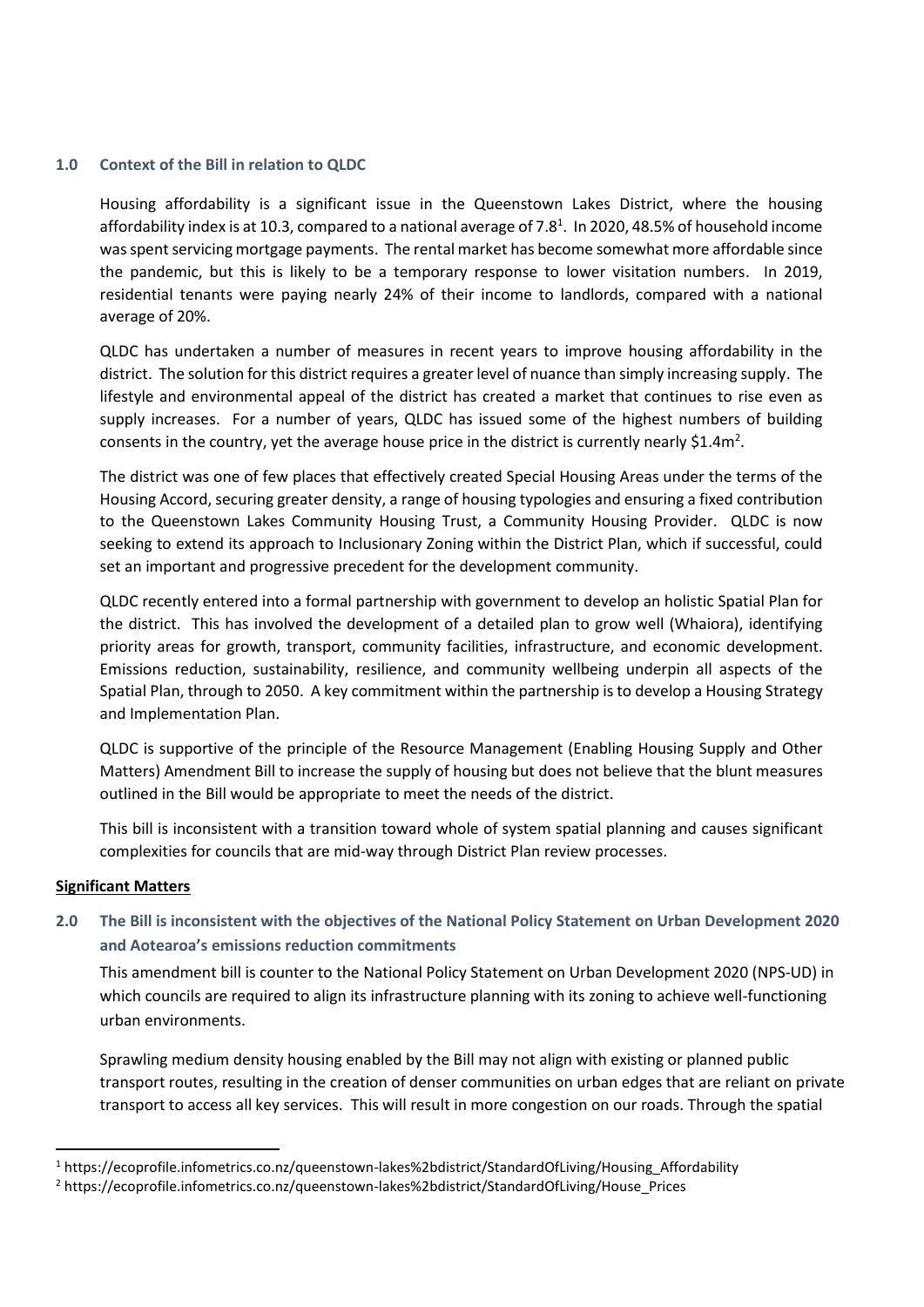plan process, key growth areas have been identified which will help to focus joint investment and the provision of infrastructure (including social infrastructure). The Bill will enable ad hoc and out of sequence development making the supply of 3 waters and transport less efficient. It will potentially result in development that is inconsistent with the strategic direction of the Spatial Plan.

If QLDC was to be required to join Tier 1 Councils within the Bill, the measures outlined would be regressive in comparison to the potential offered by the work of the Spatial Plan partnership. Given the government has signalled the introduction of the Spatial Planning Act as part of the suite of resource management reforms, it would be counter-intuitive to introduce a Bill that will make any such transition far more complex.

## **3.0 The use of regulations to include Tier 2 Councils should be removed from the Bill**

The Bill enables the Minister to require a Tier 2 territorial authority to incorporate the Medium Density Residential Standards (MDRS) into District Plans when there is deemed to be an acute housing need. There is limited information in the Bill regarding the determination of acute housing need. While QLDC supports the clarification that the MDRSs do not apply to Large Lot Residential Zones and Settlement Zones, applying the MDRS to most other residential zones, for example Low Density Residential Zones, in Tier 2 Councils like QLDC will not always be suitable. The Bill contains no guidance regarding the treatment of Special Zones.

QLDC therefore requests that the inclusion of Tier 2 Councils for MDRSs be removed from the Bill. The Natural and Built Environment Act and new Planning Framework under development with the Resource Management Act reform could be more suitable lever under which housing development could be accelerated and integrated with council infrastructure and planning. Given it will take some time to realise the goals of the NPS-UD, and the innovative solutions, QLDC has already implemented, the application of the proposed Bill to QLDC as a Tier 2 Council seems a blunt response.

QLDC requests that the Bill is amended so that the fast-track process (ISPP) can be used by Tier 2 Councils with an acute housing need when undertaking plan changes to implement policy 5. Having the ISPP process available to Tier 2 Councils would assist with the speed at which policy 5 can be implemented.

## **Recommendation:**

**R1 - Amend the Bill to remove the ability for the Minister to require Tier 2 Councils to include MDRSs in District Plans.**

**R2 - Include 'and/or' in 80E(1)(a) and under Section 2 amended (interpretation) 'interpretation of Intensification planning instrument' (a) so that local councils can implement policy 5 without the MDRS.**

**R3 - Support the Large Lot Residential Zone being excluded from MDRSs.**

**R4 - Seek confirmation that the MDRSs do not apply to the Settlement Zone, particularly given that National Planning Standard 4(8) gives councils discretion regarding where the Settlement Zone sits in the structure of the District plan and seek that the Bill is amended to make this clearer.**

**R5 – Recommend that a standard design guide is written to accompany the MDRS's to assist with achieving good design outcomes.**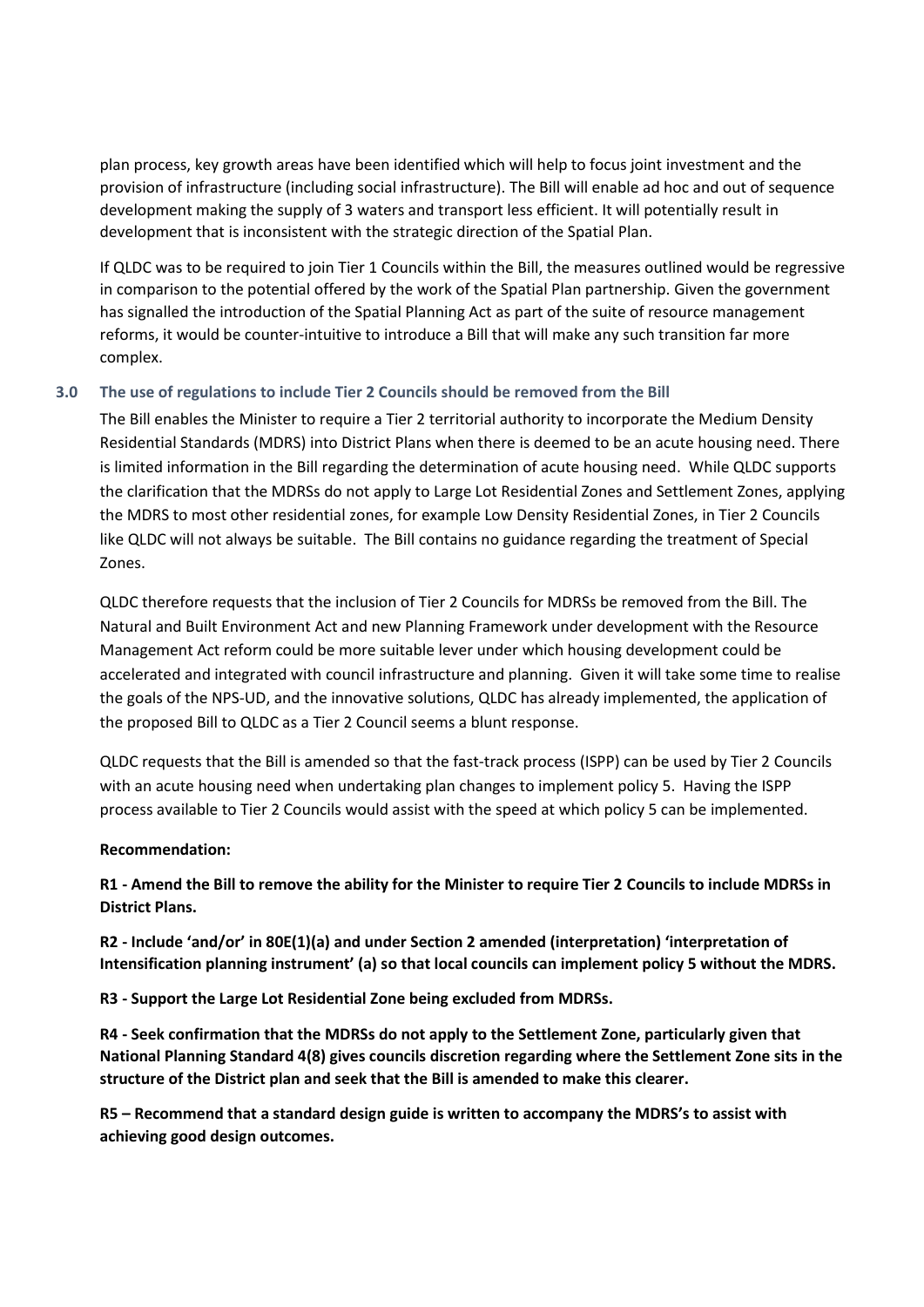### **Additional Points**

## **4.0 The current Bill may disincentivize intensification by precluding minimum lot sizes and encouraging ad hoc approaches**

The Queenstown-Lakes District Council have invested significantly in a plan review that has a mixture of zones. Our Housing and Business Capacity Assessment has indicated that we have approximately 70,000 capacity over the next 30 years – this is significantly more than demand. The Bill will significantly increase our capacity. As a result, the assumptions and capacities that informed our infrastructure strategy and Ten-Year Plan will need to be revisited. There is not enough time for councils to align infrastructure spend with increased capacities. As result there is likely to be key infrastructure constraints.

The Te Pūtahi – Ladies Mile masterplan (relating to Greenfields development) has been predicated on minimum and maximum unit numbers. The minimum being 40 units per hectare, this has been based on comprehensive modelling that indicates this is the minimum numbers of units required to enable modal shift (predominantly the shift to public transport) and then maximum numbers (2400 units +/- 5%) as not to overwhelm the State Highway. If this area of land was rezoned with 1, 2 or 3 units per site being a permitted activity as per the current Bill with no minimum or maximum lot sizes, then some of the landowners who have already indicated their preference for lower density development are likely to develop the existing 2ha blocks into one, two or three units only, thereby discouraging intensification.

In areas where developers have identified a preference for larger standalone houses, the standards in the could be interpreted as enabling of these which seems at odds with the intensification goal and may not accelerate the supply of housing.

#### **Recommendation:**

**R6 - Clarify that Councils can include minimum/maximum density requirements especially in relation to new greenfield developments.**

**R7 - Rather than not allowing minimum and maximum lot sizes, there should be a consideration of minimum yields per hectare, otherwise, there is a real risk with the Bill as drafted that intensification is discouraged with some developers just building a single/large standalone dwelling.**

### **5.0 The Bill could encourage intensification of established suburbs but could have unintended consequences**

The Bill has the potential to incentivise intensification of older, established suburban areas that are not regenerating. This Bill provides the opportunity to improve progress in these areas by removing some barriers to development, including the ability of third parties to intervene. However, the Queenstown-Lakes District has fewer such suburbs compared to Tier 1 Council areas including Auckland, Wellington and Christchurch. It could be of benefit, for example, in and around Queenstown town centre resulting in some, moderate intensification. This could have the unintended consequence of pushing well-designed intensification of these area out by a further 50 years due to the potential for dispersal of medium density housing away from urban centres.

Many district plans do allow for the type of development the Bill seeks to create, but equally there are usually a myriad of other rules that circumscribe the ability to deliver such development; much of that has to do with amenity and at its extreme, nimbyism. The changes proposed by the Bill could create significant social disruption particularly to established communities which is difficult to measure. For that reason, strategic location of intensification is a more preferable approach than that proposed by the bill.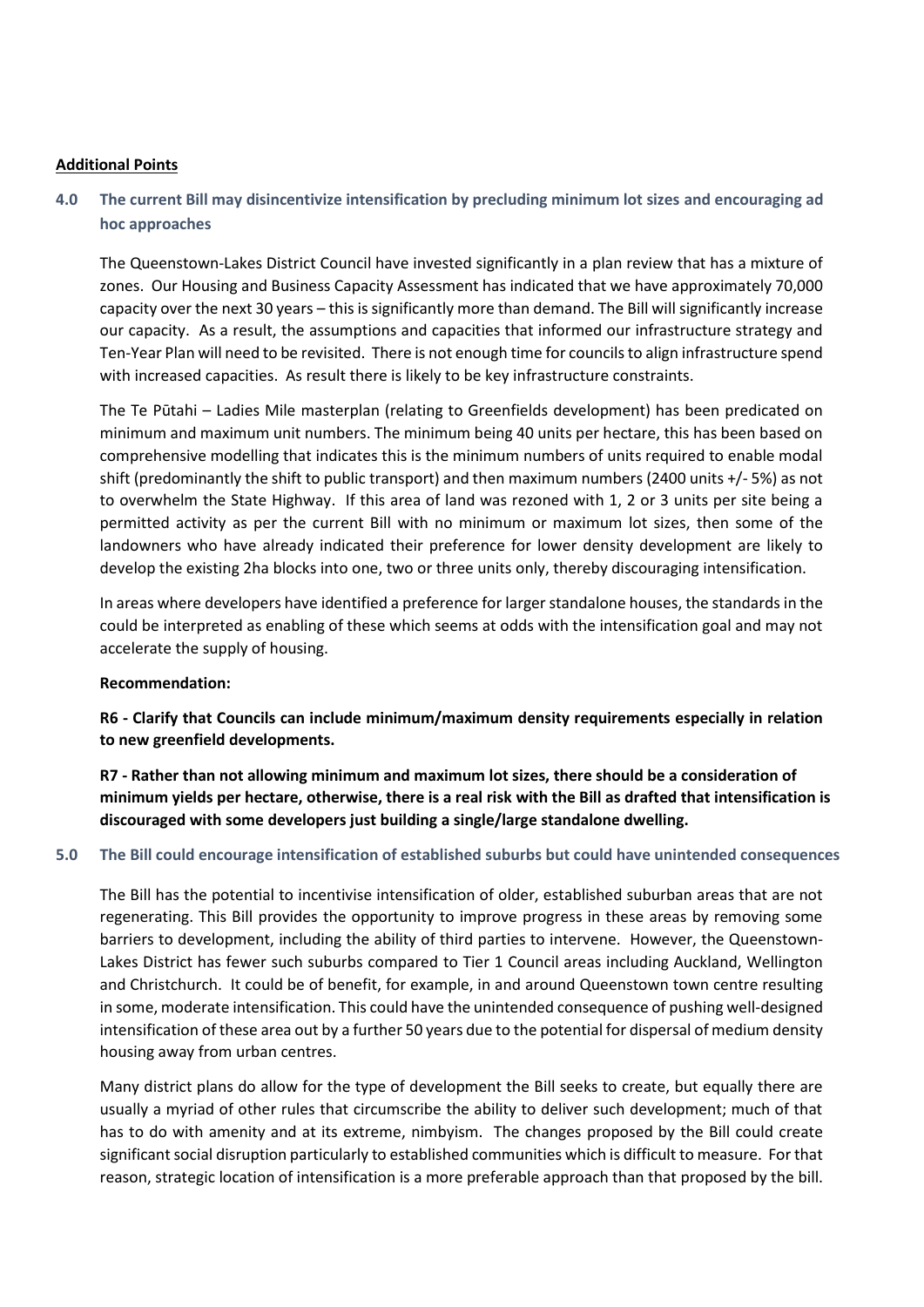# **6.0 The lack of requirement for critical infrastructure proposed by the Bill could have negative impacts on our modal shift and infrastructure planning**

The permitted activity standards proposed in the Bill limit council ability to require the construction of critical infrastructure. For example, The Te Pūtahi – Ladies Mile planning provisions as drafted require the landowners to construct a number of transport infrastructure works prior to development in the area. These requirements are to encourage modal shift requiring bus infrastructure to be in place (i.e., bus stops, active travel networks to be constructed), as well as new roundabouts to facilitate traffic flow into a State Highway and safe crossing points across the state highway to connect into the neighbouring community. If a landowner decides to not intensify development or stages development by constructing three sections/townhouses at a time as per the Bill, we would have no ability to require these works to take place.

The lack of consent costs and no requirement to construct infrastructure could also incentivize an ad hoc approach that makes the most of the conditions set out in the Bill and deter developers from taking a more integrated and cohesive approach which is what is usually required.

The removal of accessibility from Policy 3d, appears to undermine intensification around transport corridors which may prevent modal shift from occurring. This may have negative effects on ensuring that we build well-functioning urban environments that reduce emissions and seems at odds with the objectives of the NPS-UD. NPS-UD requires us to make informed infrastructure investments based on known capacities. The Bill will result in planning the unknown.

The Bill fails to provide guidance on where the cost falls to upgrade aged or at capacity infrastructure. While the rules may support densification, they also need to ensure that the marginal infrastructural costs are borne by developers and that districts can manage the introduction of these areas to parts of their infrastructure networks (mainly sewerage and water) that can cope or are upgraded to cope.

#### **Recommendation:**

**R8 - Recommend that the scope of the 'review of the financial contributions', include a Tier 1 (or T2) authority the use of the ISPP to process to include inclusionary zoning as a new financial contribution.**

**R9 - Recommend the use of the ISPP process to apply to Tier 2 Councils when implementing Policy 5 of the NPS-UD.**

**R10 - Recommend clarification on how councils will assess the demand for infrastructure (including 3 waters, transport, and social infrastructure i.e., parks and community centres) with no minimum lot sizes (or understanding of possible yields) be included in the Bill.**

**R11 – Ensure that Councils can manage densification in accordance with its infrastructure including allocating associated costs to developed where appropriate.**

#### **7.0 The Bill may create conditions where two separate processes are required in zones with mixed use**

The Bill creates the potential for two separate plan changes. For example, The Te Pūtahi – Ladies Mile development also includes a town centre and commercial areas, which could mean we will be required to go through two planning processes, this seems highly inefficient and expensive.

#### **Recommendation:**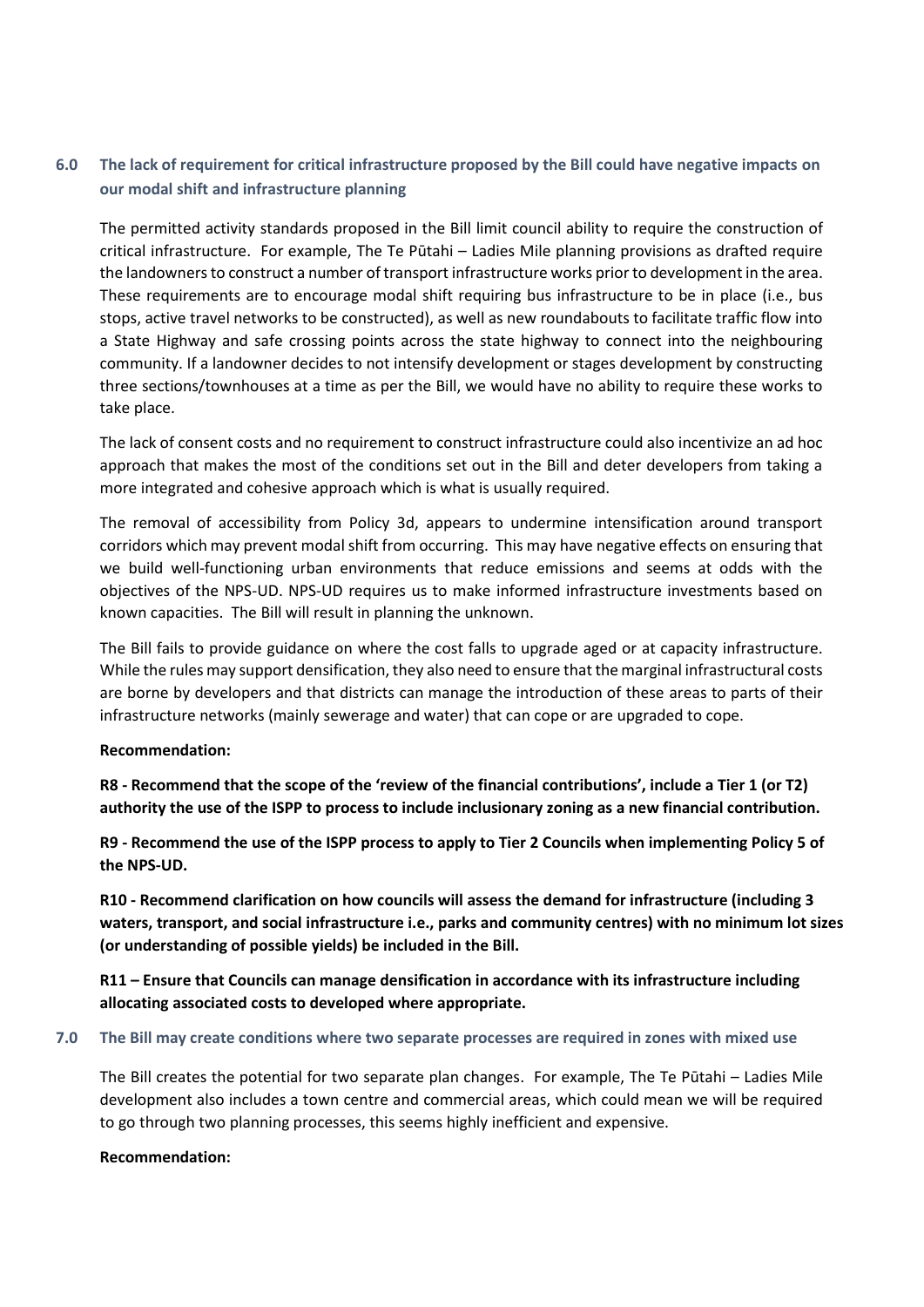# **R12 - Recommend the Bill include guidance on completing a plan change that requires a Schedule 1 / SPP process and whether this could be replaced by using the ISPP process or whether two plan change processes are required.**

**8.0 The Bill could create implications for infrastructure and service provision planning does not align with the intention of the NPS-UD**

This amendment bill is at odds with the NPS-UD in which councils are required to align its infrastructure planning with its zoning. Sprawling MDRS may not align with planned public transport routes, resulting in the creation of denser communities on urban edges that are reliant on private transport to access all key services, resulting in more congestion on our roads, Through the spatial plan process, key growth areas had been identified which helped to focus investment. Allowing pockets of growth to occur relatively ad-hoc, as the Bill would enable, could push density out, discouraging infill which could, in turn, make supplying 3 waters and transport infrastructure less efficient.

## **Recommendation:**

**R13 - Recommend clarification that settlement zones are not included in the definition of 'residential' (preference that they are treated the same as Large Lot Residential Zones).**

**R14 - Recommend that the Bill provides clarification and guidance on the issue of private covenants (existing and future) that limit densification.**

**R15 - Recommend that the MDRS do not apply to resort / special zones / special housing areas that are either outside of the urban environment and/or contain a mixture of residential / visitor accommodation.**